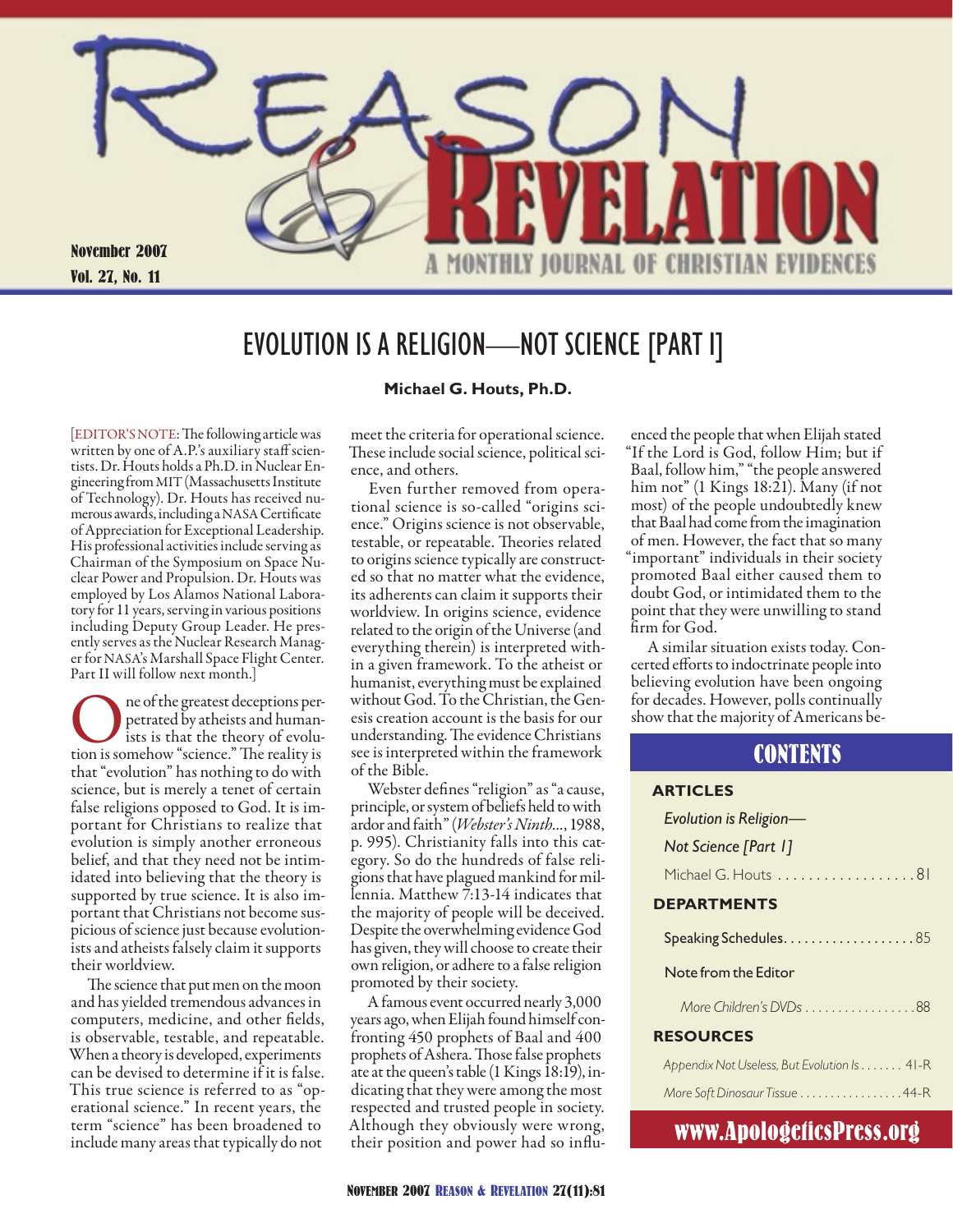lieve in God, and believe that He created the Universe and life (see Miller, 2007, [10]:37, 40-R). While that is good news, the promotion of evolution by many "important" people in our society likely has caused many of those polled either to doubt God, or be intimidated to the point that they are unwilling to stand firm for God. This is the main reason it is important to realize that evolution is simply another false religion, and that the temptation people face when confronted with that religion is nothing new.

#### Interpreting the Evidence

In origins science, the interpretation<br>of evidence strongly depends on a per-<br>con's religious beliefs. For example, conson's religious beliefs. For example, consider the changes that we see in life. Antibiotic-resistant populations of bacteria seem to develop in days, new "kinds" of cats and dogs are bred routinely, and wild animals adapt to changing environments. To both the evolutionist and the creationist, these small changes represent "microevolution." But to an evolutionist, over a very long period of time, large amounts of microevolution lead to macroevolution, capable of turning dinosaurs into birds or an ape's ancestor into man. Evolutionists believe there is no need for God, because in their mind the diversity of life on Earth can be explained by macroevolution, starting with a "simple" life form. In their religious framework, the genetic information needed to pro-

duce all of the life that we see today developed via macroevolution (Campbell, 1996, p. 454).

To a Bible-believing Christian, biological changes are the result of natural selection, mutations, or selective breeding acting on God's original created kinds. The genetic information needed to produce the variety of the life we see today was present in the original created kinds, put there by God in the original, perfect Creation.

A century ago it would have been difficult to take the discussion further. However, advances in science and technology now confirm that physical and analytical evidence strongly favors the Christian framework. For example, every observable instance of bacteria developing resistance to antibiotics has been traced to one of the following three mechanisms (Campbell, p. 340):

- 1. Some bacteria in the population are already resistant to the antibiotic, and become the dominant strain via natural selection (information neutral);
- 2. The genetic information needed for resisting the antibiotic is obtained via plasmid transfer from another bacteria (information neutral); or
- Resistance to the antibiotic results 3. from an information-neutral or information-losing mutation (information neutral or information negative).

In all cases, genetic information is either conserved or lost. In no case do we observe new information being generated—

**Reason & Revelation** is published monthly by Apologetics Press, Inc. Periodicals postage paid at Montgomery, AL. **Postmaster**: Send address changes to **Reason & Revelation**, 230 Landmark Dr., Montgomery, AL 36117; **issn**:[1542-0922] **usps**# 023415.

**Apologetics Press** is a non-profit, tax-exempt work dedicated to the defense of New Testament Christianity. Copyright © 2007. All rights reserved.

#### **Editor:**

Dave Miller, Ph.D.\* (\*Communication, Southern Illinois University)

#### **Associate Editor:**

Kyle Butt, M.A.\* (\*New Testament, Freed-Hardeman University)

#### **Annual Subscription Rates:**

| \$10.00 | <b>Domestic</b>           |
|---------|---------------------------|
| \$8.00  | Domestic Bulk             |
|         | $(5 +$ to same address)   |
| \$16.00 | Canada & Overseas Airmail |

#### **General inquiries, changes of address, or international callers:**

| Phone: | $(334)$ 272-8558 |  |
|--------|------------------|--|
| Fax:   | $(334)$ 270-2002 |  |

#### **Orders:**

| Phone: | $(800)$ 234-8558 |
|--------|------------------|
| Fax:   | $(800)$ 234-2882 |

On-line Web store/catalog, subscription order/renewal form, current issues, archives, and other information (all orders processed on a secure server):

URL: www.ApologeticsPress.org URL: www.ApologeticsPress.org/espanol E-mail: mail@ApologeticsPress.org

**Discovery—Scripture & Science for Kids** is a sister publication for children. For more information, please contact our offices or visit the Discovery Web site at:

URL: www.DiscoveryMagazine.com

#### which is required for macroevolution to be even theoretically possible.

Our scientific knowledge of bacteria is totally consistent with the Genesis account (genetic information provided by God during the creation week). In no way does that scientific knowledge support evolutionists seeking to explain how vast amounts of new genetic information could be generated through random mutations. Information-increasing mutations have not been observed. None of the examples provided in the most popular biology textbooks support the premise that evolution of life occurs by information increase. On the contrary, many of the examples actually show the opposite of evolution—information decrease (Patterson, 2006, pp. 59-61).

#### "New" Breeds

W/hen new breeds of cats and dogs are developed, genetic information is almost always lost, or is at best conserved. For example, a pair of wild dogs typically can be used to develop a breed of very large dogs or a breed of very small dogs (or both) in just a few decades, through selective breeding. However, in developing those new breeds, genetic information is lost. While the original pair of wild dogs had the genetic information to produce large dogs and small dogs, the new breeds of dogs have much less genetic information or variability. Great Danes cannot be bred from Chihuahuas, and Chihuahuas cannot be bred from Great Danes—the required genetic information has been lost. In less extreme cases much genetic information can be conserved, but in no case is information added. The evidence observed from selective breeding is once again consistent with the Christian framework, and inconsistent with the evolutionary/atheistic framework.

#### Changes in Wild Populations

C hanges in wild populations also<br>can be examined in greater detail. Two favorites of biology textbooks (e.g., Johnson, 1998) are Darwin's finches and peppered moths. In both of those cases, genetic information merely is conserved and no new genetic information is developed. For example, the peppered moth story typically states that two types of peppered moths exist: speckled and dark. The moths live among birch trees. In a clean environment, the speckled moths blend in much better with the birch bark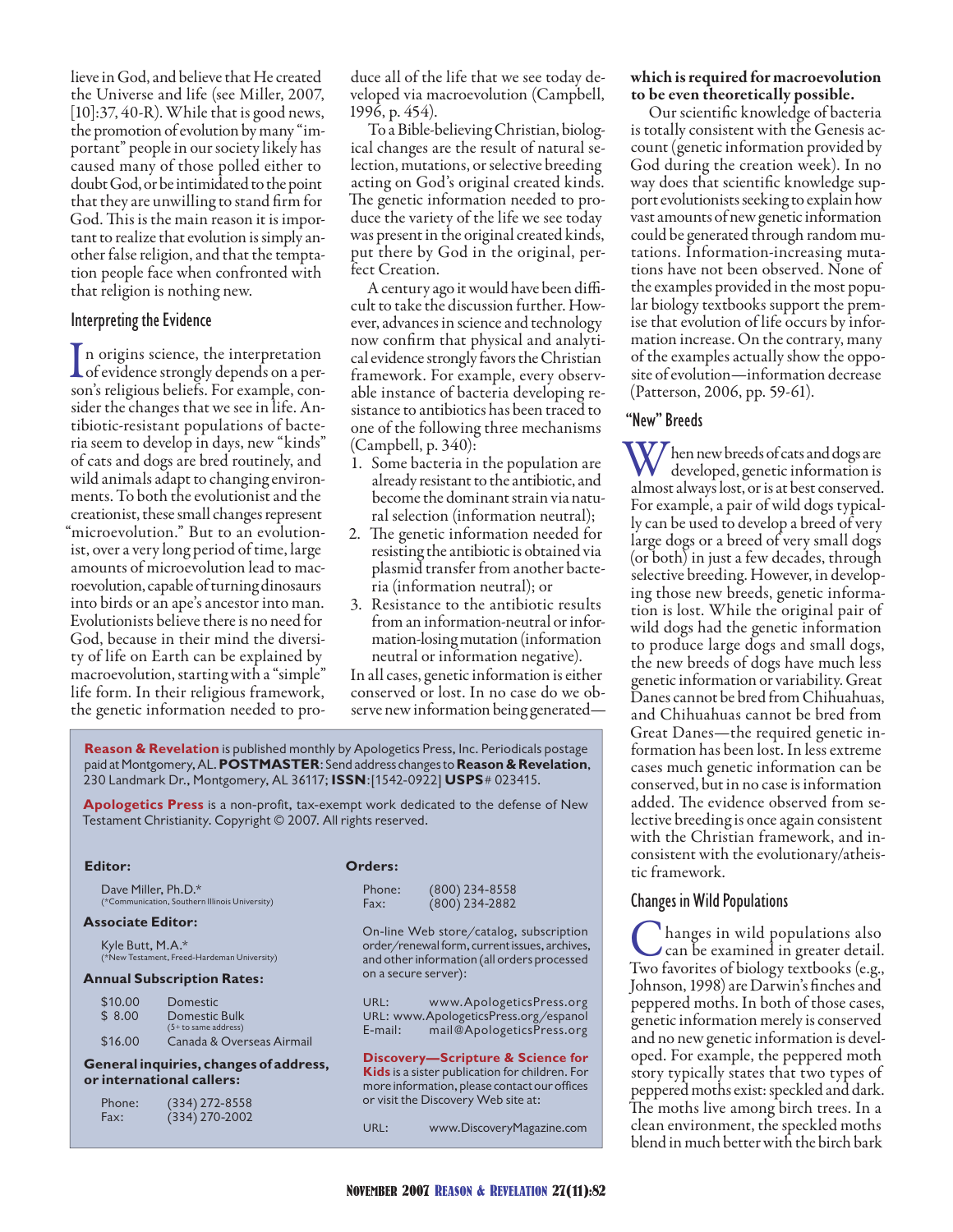than the dark moths. The dark moths are more readily eaten by birds, resulting in a population consisting of 95% speckled moths and 5% dark moths. However, during the industrial revolution, the birch trees became covered with soot, and then the dark moths were camouflaged better than the speckled moths. The population distribution reversed, with 95% of the moths being dark and 5% being speckled.

It has been noted that the peppered moth story recorded in many biology textbooks may be largely fabricated (Wieland, 1999, 21[3]:56). However, even if true, the story has nothing to do with demonstrating macroevolution. At all times, the genetic information for producing both speckled and dark moths was present in the population. At no time was new genetic information (as needed for macroevolution) generated. The evidence again is consistent with the Christian framework, and does nothing to support the evolutionary framework.

#### Homologous and Analogous Structures

A nother topic where the interpretation<br>of evidence is influenced strongly by<br>one's religious beliefs is bomologous and one's religious beliefs is homologous and analogous structures. Homologous and analogous structures are structures in different species that are similar. A typical example is similarities in the structure of a bird wing, a dolphin fin, and a human arm.

From a biblical viewpoint, similar structures are exactly what one would expect. God created all life, and it would be surprising if there were no physical similarities between species. Wings, fins, and arms all bear stress, and similarities in design would be expected for performing that function. Bicycles, cars, and airplanes all have wheels. Although those wheels are different, they have obvious similarities and similar functions. Bicycles, cars, and airplanes all have wheels because they have a common designer (humans). Humans choose to use wheels to perform certain functions.

To the Christian, homologous structures are structures in different species that are similar because God created all life. To the evolutionist, however, homologous structures are structures in different species that are similar because of common ancestry (Johnson, 1998, p. 178). To the evolutionist, wings, fins, and arms are not similar because God designed all three, but because they share a

common fish ancestor (Miller and Levine, 1998, p. 405). Expanding on the previous analogy, to the evolutionist, bicycles, cars, and airplanes all have wheels not because of a common designer, but because they all started out as tricycles.

Both the Christian interpretation of homologous structures and the evolutionist interpretation of homologous structures end with a statement of faith. Neither statement (e.g., "similar because God created all life" or "similar because of common ancestry") has a scientific basis—they are beliefs based on one's worldview. However, only the atheistic interpretation is given in the five biology textbooks that were reviewed (Campbell, 1996; Johnson, 1998; Kaskel, et al., 1999; Miller and Levine, 1998; Starr and Taggart, 1984). [NOTE: For a discussion of biblical faith being based on knowledge and evidence, see Miller, 2002; Sztanyo, 1996; Thompson, 1994.]

There are many well-known cases where homologous structures could not have shared a common ancestor (within an evolutionary framework). For example, at a superficial level frog digits appear similar to human digits. However, it is now known that they develop in a completely different way, and could not share a common ancestor (Sadler, 1995, pp.154-157). Even most biology textbooks admit numerous cases of apparent similarities with no plausible way for the two species to be "related." A typical example is similarities between sharks and dolphins (Johnson, p. 320).

To accommodate these cases, evolutionists coined another term: "convergent evolution." Convergent evolution is defined as "the independent development of similarity between species as a result of their having similar ecological roles and selection pressures" (Campbell, p. G-6). Evolutionists often refer to these similarities as "analogous structures" (Starr and Taggart, p. 497).

This illustrates another key (non-scientific) feature of the theory of evolution. The theory is constructed in such a way that no matter what the evidence, evolutionists can claim it supports their religion. If a bird is brightly colored, it evolved vivid feathers to attract a mate. If a bird's plumage is drab, it evolved that drabness to provide camouflage. If similar structures are derived from similar gene sequences, it is because the two species share a common ancestor. If similar structures occur in species that are genetically quite different, it is because of

"convergent evolution." No matter what the evidence, in the eye of the believer, evolution is true.

One criterion for determining if a theory is scientific is if it is falsifiable. In other words, the theory must be constructed in a way that an experiment could be devised to prove it false. In the discussion of similarities between organisms, the theory of evolution is purposely constructed so that no experiment can prove it false.

Although the discussion is non-scientific, articles promoting evolution often use similarities between organisms in their attempt to convince readers that the theory is true. One recent example is *National Geographic*'s article, "Was Darwin Wrong?" (Quammen, 2004, 206[5]:31). Examples also abound in most biology textbooks.

#### Origin of Life

A nother area where the religious na-<br>ture of the theory of evolution can<br>be seen is the discussion of the origin of be seen is the discussion of the origin of life. From a Christian perspective, the Bible tells us how life was created during the week of Creation. Life is evidence of God's handiwork. In contrast, humanistic and atheistic religions require that the existence of life somehow be explained without God. In the 21<sup>st</sup> century, most humanists and atheists have chosen to put their faith in the theory of evolution.

When the theory of evolution was being popularized in the late 1800s, it was easy to speculate about "simple" life forms originating in warm ponds laden with chemicals or in similar locales (Darwin, 1887, p. 202). Leading evolutionists freely speculated or even fabricated "evidence" in support of their religion (Grigg, 1996, 18[2]:33-36). However, advances in science have shown that these speculations and fabrications are nonsense.

For example, we now know that the simplest life form is far more complex than anything humans have ever made. It is far more reasonable to claim that a space shuttle can randomly assemble and launch itself than to claim that a simple life form can arise spontaneously from random chemical interactions.

Hundreds of billions of dollars have been spent on biotechnology. Biotechnology employs some of our brightest Ph.D.s, working in incredibly sophisticated laboratories. However, despite this tremendous investment of money, talent,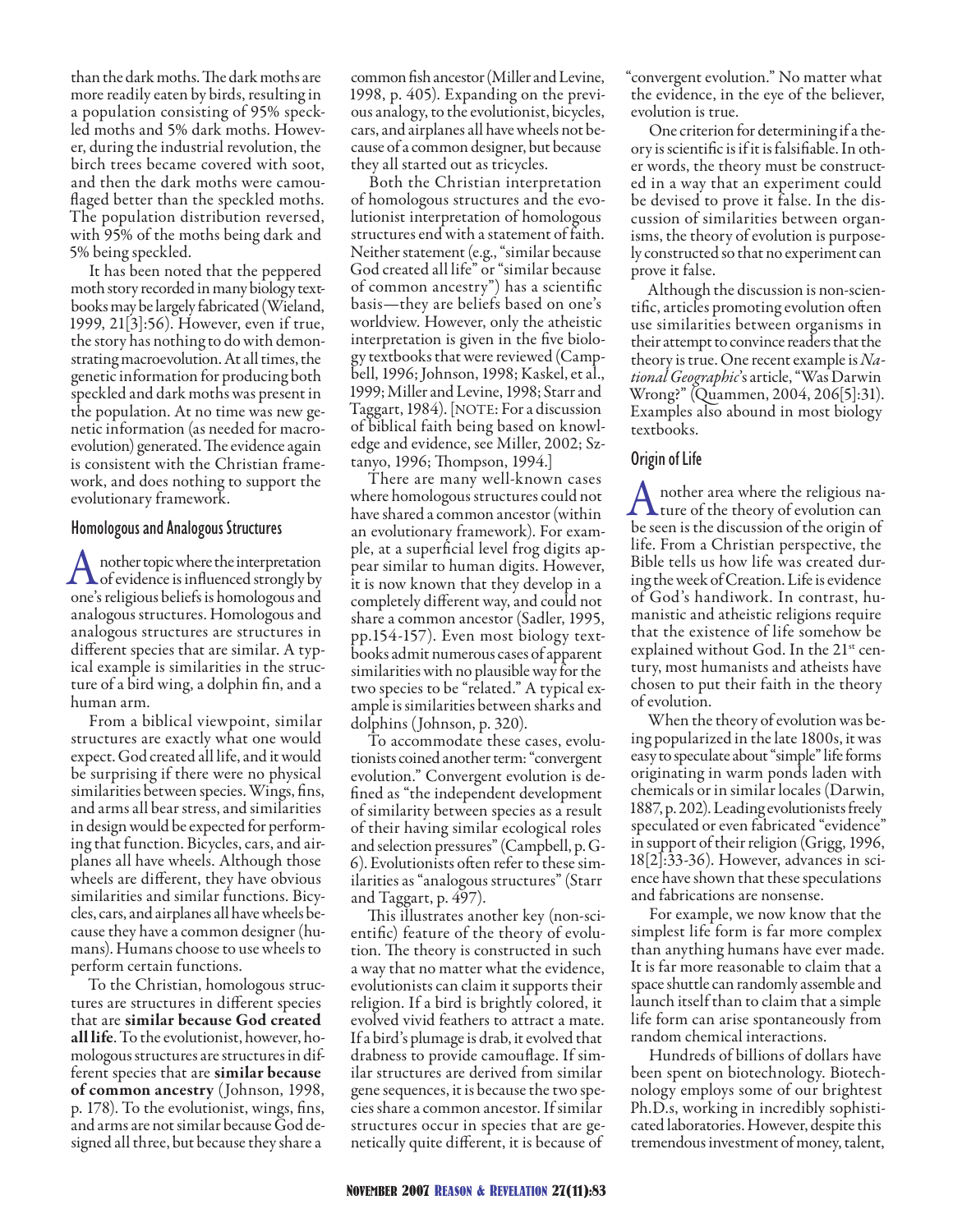and equipment, no one ever has come close to making life from non-life. Relatively simple techniques such as cloning (which essentially involves transferring pre-existing DNA from one organism to another) make national headlines when achieved, but to an objective observer do nothing more than show how amazing and complex life truly is (see Butt and Lyons, 2005 for numerous other examples).

In response, many evolutionists (and the textbooks they write) point to experiments such as the Miller-Urey experiment to show that what they call the "building blocks" of life could potentially form spontaneously. However, these so-called "building blocks" are no closer to being a living organism than the atoms they comprise.

A typical textbook discussion (e.g., Miller and Levine, 1998, p. 405) of the Miller-Urey experiment may be summarized as follows.

- 1. Stanley Miller and Harold Urey recreated the early atmosphere by mixing methane, ammonia, hydrogen, and water together.
- 2. By passing an electric spark through the mixture, they showed that organic compounds could form spontaneously.
- 3. The results of this experiment were spectacular and exceeded Miller and Urey's wildest dreams.

By invoking emotion ("wildest dreams") and selectively presenting only a very small subset of the relevant information, the student is effectively misled. What most textbooks fail to mention is far more telling. Consider a few examples:

- 1. Even most evolutionists now agree that the atmosphere simulated by Miller and Urey could not have existed. Ammonia and methane would have been destroyed by ultraviolet light. Hydrogen could have been present in small amounts only, as it is able to escape earth's gravity. In the current opinion of evolutionists, carbon dioxide and nitrogen always have been present. Despite this evidence, the textbook boldly asserts, "Stanley Miller and Harold Urey re-created the early atmosphere."
- 2. In a watery environment, amino acids do not bind together in long chains, but break apart. In a watery environment, only one in 10<sup>200</sup> (one followed by 200 zeroes) of the amino acids can exist in a chain of 100 amino acids,

roughly the length of the smallest protein. Biology texts tend to avoid completely this fatal flaw in "primordial soup"-type scenarios. However, evolutionists recognize the problem and have made numerous attempts to address it. These include postulating the presence of condensing agents (inadequate even with optimistic chemical conditions that are impossible given other evolutionary assumptions), postulating a heat source to drive off water (which destroys some vital amino acids and results in highly randomized polymers), and others. All attempts have failed to show a realistic way for spontaneously assembling the long chains of amino acids needed to form even a simple useful protein. [NOTE: An excellent summary of (failed) attempts by evolutionists to address this issue is given in Sarfati, 1998a, 12[3]:281-284.]

Amino acids exist in left- and right-3. handed forms, and life uses only those that are left-handed. Miller-Urey type experiments result in an even (racemic) mix of left-and right-handed amino acids, incapable of forming proteins. In the incredibly unlikely event that a chain of 100 amino acids could form (see the previous paragraph), the odds that all of those amino acids would be left handed are  $\sim$  one in 1030. For more typical protein sizes (400 amino acids), the odds are  $\sim$ one in 10120. This fatal flaw is also ignored in biology textbooks, although the authors obviously are aware it exists. For example, Campbell discussed racemization (the slow conversion of the pure L-amino acids in proteins into a mixture of L- and D-amino acids) as a means for determining how long an organism has been dead (1996, p. 457). However, during the book's extensive discussion on the theory of evolution, the issue is not even mentioned. As with the polymerization issue, desperate attempts have been made to address the chirality (molecular handedness) issue. These include polarization by ultraviolet or other light sources, optically active quartz, the weak force, clay, and numerous other scenarios that, when analyzed or tested, prove far too inefficient to improve significantly the odds of spontaneously forming a left-handed amino acid. [NOTE: An excellent summary of these failed

attempts is given in Sarfati, 1998b, 12[3]:263-266.]

- Less than two percent of the prod-4. ucts formed in the Miller-Urey experiment were amino acids. The major products were carboxylic acids and tar, both of which are toxic to life and also far more likely to bond to amino acids (thus breaking any developing chain) than amino acids themselves.
- To form a chain of amino acids, bi-5. functional monomers are required. If a unifunctional monomer bonds with the chain, the chain is terminated. Miller-Urey type experiments produce at least three times as many unifunctional monomers as bifunctional monomers. This fact also makes the odds of randomly assembling a long chain of amino acids impossibly low.
- Many famous evolutionists have cal-6. culated the odds of a cell or even just the proteins in a cell randomly assembling. These odds (again calculated by evolutionists themselves) so discredit the theory that they typically are not mentioned in discussions of the topic. The famous atheistic astronomer Sir Frederick Hoyle calculated the odds of even just the proteins of an amoeba arising by chance at one in  $10^{40,000}$ , i.e., one followed by 40,000 zeroes (Hoyle and Wickramasinghe, 1981, p. 130). Harold Morowitz, former professor of Molecular Biophysics and Biochemistry at Yale University, calculated the odds that a simple, single-celled organism might randomly assemble itself from pre-existing building blocks as one in  $10^{100,000,000,000}$ , i.e., one followed by 100 billion zeroes (Morowitz, 1968, p. 98). Carl Sagan and other famous evolutionists (including Nobel Laureate Francis Crick, the co-discoverer of DNA) have come to similar conclusions (Sagan, et al., 1973, pp. 45-46). Calculations such as these were the basis of Sir Fred Hoyle's famous quote that the probability of spontaneous generation "is about the same as the probability that a tornado sweeping through a junk yard could assemble a 747 from the contents therein" (Hoyle, 1981, 294[5837]:105). Hoyle went on to say that he was at a loss to understand "biologists' widespread compulsion to deny what seems to me to be obvious" (294[5837]:105).

The suppression of evidence against the theory of evolution is not limited to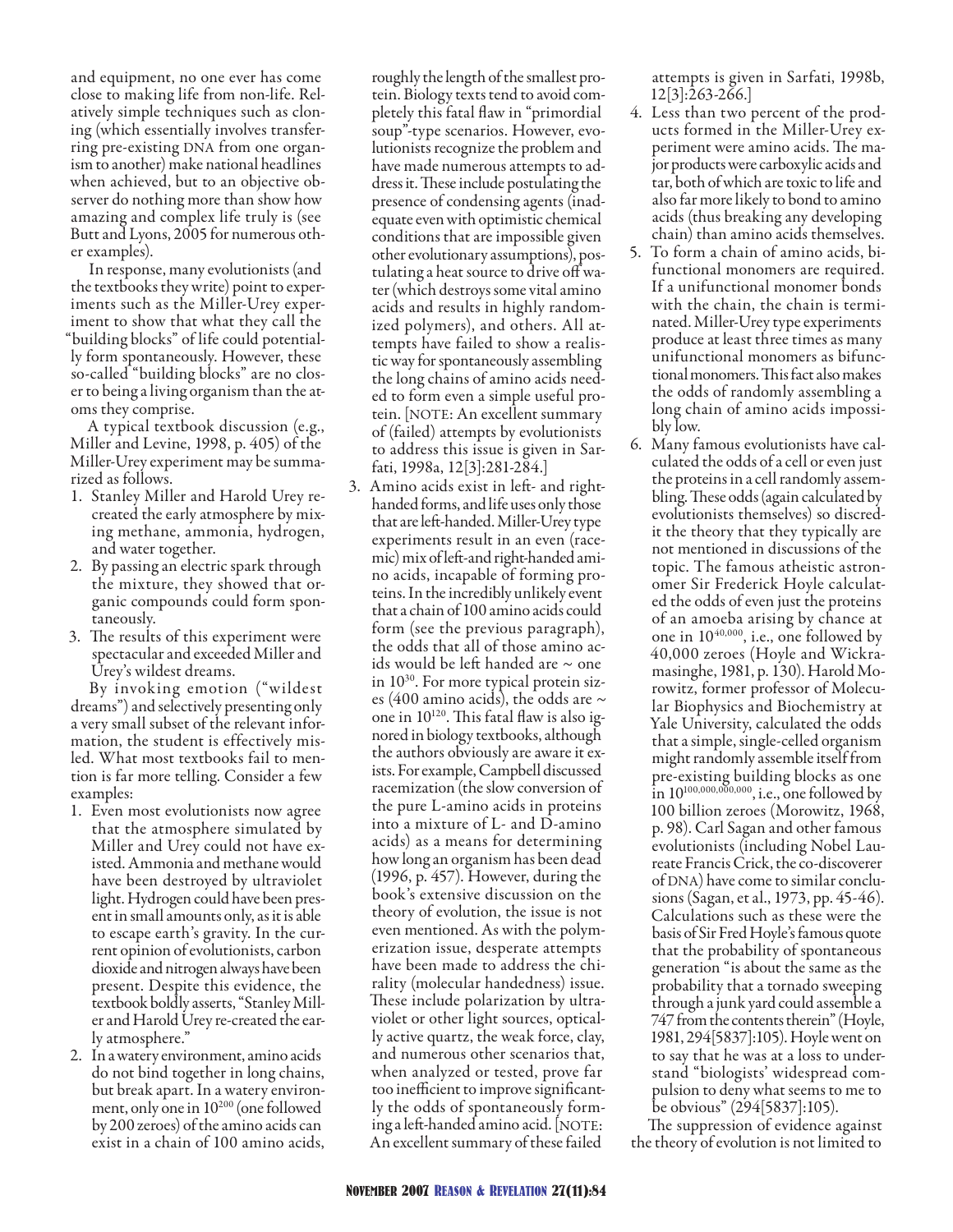## **RESOURCES-FEATURE ARTICLE**

## **Kyle Butt, M.A.** Appendix Not Useless, But Evolution Is

In this month's *Reason & Revelation*, Dr. Houts explains that for several decades now, evolutionists have been using various worn out, disproven lines of reasoning in an attempt to bolster their increasingly fragile theory of common descent for all organisms. One of these outmoded tactics is the idea that the human body contains leftover, virtually useless vestiges that once, in our early ancestors, were vibrant organs necessary for survival. In fact, in the late 1800s, evolutionary scientists believed that the human body supported more than 180 such organs.

These "useless" vestiges of evolution, however, turned out to be nothing of the sort. Dr. Houts noted that these organs were "useless" only in the sense that scientists and medical doctors were ignorant of their functions. As the medical community applied more research to the human body, the list quickly dwindled to a tiny fraction of the original number. Today, there is not a single organ that scientists can accurately and confidently proclaim to be a useless vestige of evolution. This realization, however, has not yet trickled down to the popularizers of evolution.

*Live Science* posts several "Top 10" articles that give the alleged Top 10 items in a given category. For example, there is a list of the "Top 10 Killer Tornadoes" and another of the "Top 10 Ways to Destroy Earth." One of their lists is titled, "Top 10 Useless Limbs (and Other Vestigial Organs)" (Miller, 2007). Listed as number one in that article is the human appendix. Concerning the appendix, Miller wrote: "Biologists believe it is a vestigial organ left behind from a plant-eating ancestor" (2007). He then reiterated ideas that Alfred Romer penned in 1949, stating "that the major importance of the appendix would appear to be financial support of the surgical profession, referring to, of course, the large number of appendectomies performed annually" (2007).

As one would expect if God designed the human body, aspects of the body would exist that our finite human minds could assess only after years of intense research. Such is the case with the appendix. Elsewhere in this issue of *R&R*, Dr. Houts notes several functions and uses already known for the appendix. A recent article published in *Theoretical Biology*, however, adds another interesting function to the appendix's increasing workload. Researchers from Duke University believe they have stumbled upon another reason humans have an appendix, and it is not because it is an evolutionary leftover (Borenstein, 2007).

Human digestion requires huge amounts of beneficial bacteria. Certain illnesses, however, destroy or remove both good and bad bacteria from the intestines. In order for digestion to continue, cultures of the good bacteria must be regrown to repopulate the gut. That is where the appendix

comes in according to the latest research. Borenstein noted: "Diseases such as cholera or amoebic dysentery would clear the gut of useful bacteria. The appendix's job is to reboot the digestive system in that case" (2007). Bill Parker, co-author of the latest research, said that the appendix "acts like a bacteria factory, cultivating the good germs" (Borenstein, 2007).

Evolutionists should simply admit that the idea of vestigial organs is false, they should promptly remove it from their arsenals, and reevaluate the data that supposedly prove evolution true. But that is not what happens. Because evolution is so "plastic" and can be expanded to fit any data, even data that is exactly the opposite of what has been used in the past to teach evolution is twisted as new proof" of evolution. Borenstein quoted Brandies University biochemistry professor Douglas Theobald as saying that the explanation for the function of the appendix "seems by far the most likely" and that the idea "makes evolutionary sense" (2007). So, we are told that the appendix is a useless leftover, and that "fact" proves evolution to be true. Then we are told that the appendix has a very important function and that fact "makes evolutionary sense." Which is it? In truth, that which proves too much proves nothing. Finding an important function for the appendix is exactly what one would expect if the human body was designed by God.

As for other organs in the human body that have been dubbed vestigial in the past, those who use the vestigial argument should proceed with extreme caution. Borenstein wrote: "The theory led Gary Huffnagle, a University of Michigan internal medicine and microbiology professor, to wonder about the value of another body part that is often yanked: 'I'll bet eventually we'll find the same sort of thing with the tonsils'" (several functions of which already are known, see Bergman, 2000). The only thing that appears to be useless in this discussion is the theory of evolution and the false evidence used to support it.

#### **REFERENCES**

- Bergman, Jerry (2000), "Do Any Vestigial Organs Exist in Humans?" *Technical Journal*, [On-Line], URL: http://www.answersingenesis.org/tj/v14/ i2/vestigial.asp.
- Borenstein, Seth (2007), "Scientists: Appendix Protects Good Germs," [On-line], URL: http://news.yahoo.com/s/ap/20071006/ ap\_on\_he\_me/appendix\_s\_purpose;\_ylt=A k5.0FtXAiVHNNcRPfiNLsus0NUE.
- Miller, Brandon (2007), "Top 10 Useless Limbs (and Other Vestigial Organs)," [On-line], URL: http://www.livescience.com/animals/ top10\_vestigial\_organs-1.html.

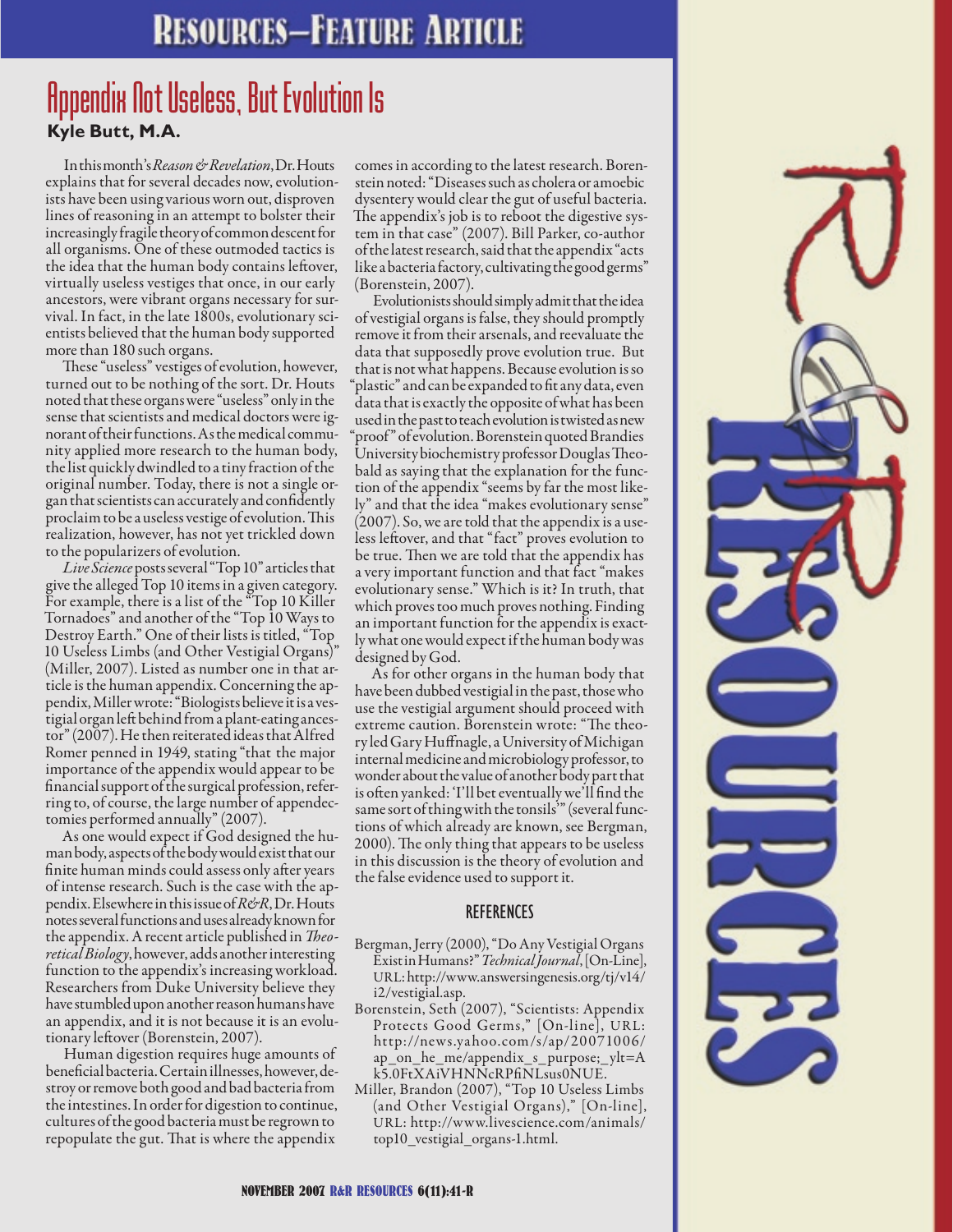## **IN THE NEWS**

# More Soft Dinosaur Tissue

Allegedly, "no human being has ever seen a live dinosaur" ("Age…," 1993, 183[1]:142). Evo- lutionary scientists insist that dinosaurs became extinct 60+ million years ago, while humans<br>evolved approximately 57 million years later. Regardless of ubiquitous, ancient stories and arti-<br>facts that indicate man once coexisted with di-<br>nosaurs (see Butt and Lyons, 2005; Lyons, 2007), evolutionists continue to put their confidence in nosaur fossils to be many millions of years older than man or monkey. More and more evidence is coming to light, however, which casts serious doubt on evolutionists' claims.

In March 2005, "paleontologists were **stunned**<br>to find that the soft tissue of a...dinosaur was preserved within a fossil from a Tyrannosaurus rex" (Boyle, 2007, emp. added). Dr. Mary Schweitzer and her colleagues reported the find in *Science*  magazine, describing the demineralized *T. rex* femur and tibia fragments as "highly fibrous," "flexible," and so "resilient" that "when stretched, returns to its original shape" (Schweitzer, et al., 2005, 307:1952,1953; Schweitzer, et al., 2007, 316:277). Amazingly, the researchers were even able to squeeze round, dark-red-to-deep-brown microscopic structures from the presumed *T. rex* blood vessels (Perkins, 2005, 167[13]:195). Sci- entists were shocked! "Such a thing had never been seen before" (Boyle, 2007). How could a "70-million-year-old" *Tyrannosaurus rex* bone still contain soft tissue?

For those who may chalk this up as just some anomaly that should cast no doubt upon the<br>multi-million-year evolutionary timetable, consider what *MSNBC* science editor Alan Boyle reported on July 24, 2007: "Today, paleontologists are still stunned—not only to find material that looks like dinosaur cartilage, blood vessels, blood cells and bone cells, but to see the stuff in so many different specimens" (emp. added). Paleontologist Kristi Rogers of Macalester College said: "It's not just a fluke occurrence…. It's something that's more pervasive in the fossil record" (as quoted in Boyle). Scientists have excavated a *Tyrannosaurus* and a hadrosaur from Montana, a *Titanosaurus* from Madagascar, and more samples that the famous dinosaur fossil hunter Jack Horner has uncovered in Montana, as well as Mongolia. Regarding the hadrosaur specimen found in Montana, Dr. Mary Schweitzer stated: "It's the 'freshest,' if you will, dinosaur bone that

has ever had this analysis conducted on it" (as quoted in Boyle).

Although evolutionists continue to describe such dinosaur bones as "70 million years old," "miraculously preserved soft tissue" (Gebel, 2007) in a "growing number of tissue samples" (Boyle, 2007) around the world demands a reasonable explanation. Suggesting that these bones sat around for at least  $\bar{70}$  million years (or 25.55 **billion** days) in "porous sandstone" (Morris, n.d.) without completely fossilizing or decomposing literally planation is that dinosaurs once lived on Earth in the not-too-distant past—only a few hundred or thousand years ago, not 60+ million years ago. If soft, flexible, resilient, highly fibrous dinosaur tissue in many different specimens will not con- vince the gainsayer, what would?

#### **Eric Lyons**

#### REFERENCES

- "Age of Dinosaurs" (1993), *National Geographic*, 183[1]:142, January.
- Boyle, Alan (2007), "Finding a Dinosaur's Soft Spots," *MSNBC*, [On-line], URL: http://cosmiclog. msnbc.msn.com/archive/2007/07/24/288786. aspx.
- Butt, Kyle and Eric Lyons (2005), "A Trip Out West—To See the Dinosaurs," *Resources*, 4[3]:9R-11R, March, [On-line], URL: http://www. apologeticspress.org/articles/2705.
- Gebel, Erika (2007), "T. Rex May Be Close Relation to the Chicken," *Charleston Daily Mail*, April 16, [On-line], URL: http://www.dailymail. com/story/Life/2007041620/T-Rex-may-beclose-relation-to-the-chicken/.
- Lyons, Eric (2007), "Historical Support for the Coexistence of Dinosaurs and Humans—Part I & II," *Reason & Revelation*, 27:65-71,73-79, September & October.
- Morris, John (no date), "Dinosaur Soft Parts," Institute for Creation Research, [On-line], URL: http://www.icr.org/article/2032/.
- Perkins, Sid (2005), "Old Softy: Tyrannosaurus Fossil Yields Flexible Tissue," *Science News*, 167[13]:195, March 26, [On-line], URL: http:// www.sciencenews.org/articles/20050326/fob1. asp.
- Schweitzer, Mary H., Jennifer L. Wittmeyer, John R. Horner, and Jan K. Toporski (2005), "Soft-Tissue Vessels and Cellular Preservation in *Tyrannosaurus rex*," *Science*, 307:1952-1955, March 25.
- Schweitzer, Mary, et al. (2007), "Analyses of Soft Tissue from *Tyrannosaurus rex* Suggest the Presence of Protein," *Science*, 316:277-285, April 13.



*T. rex* bone tissue described as "soft," "fibrous," "flexible," and "resilient"

November 2007 R&R Resources 6(11):44-R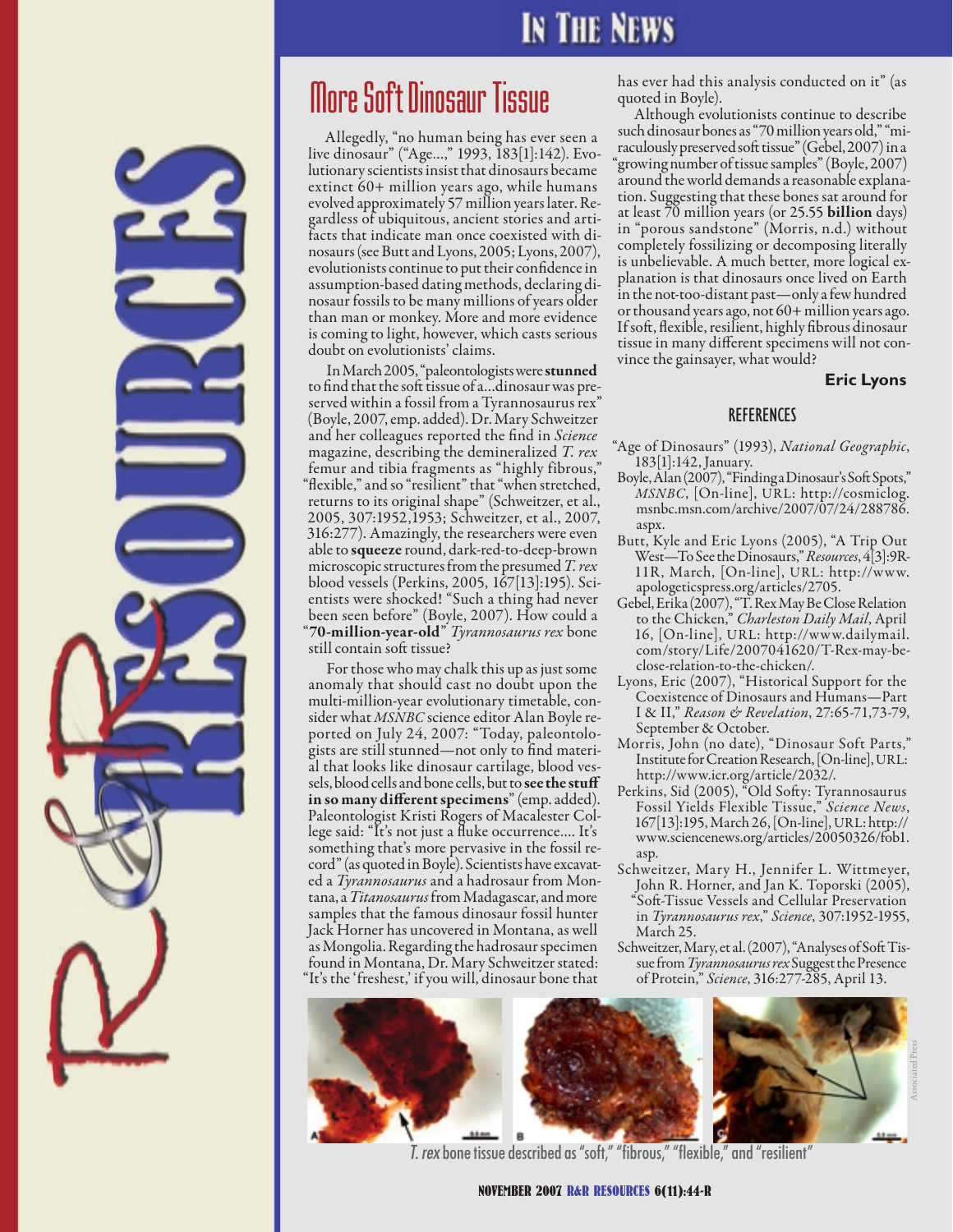discussions of Miller-Urey type experiments, but those discussions are revealing. An objective scientist obtains and considers all available evidence. The demonstrated desire of evolutionists to suppress or ignore evidence that contradicts an atheistic worldview provides yet another example of how evolution is religion, not science. This suppression is not isolated, and is obvious in most high school and college level biology textbooks.

True science is the enemy of the atheist and evolutionist. In recent years, many evolutionists have attempted to shift the origin of life debate into areas where it is more difficult to apply operational science. One example is the theory that life somehow arose elsewhere in the Universe, and was then transported to Earth. Although postulating events "elsewhere in the Universe" does nothing to change the fundamental reasons why evolution cannot occur, the postulate fogs the issue enough to comfort those committed to finding an atheistic explanation for life's origin.

The significance of "discoveries" in space also is frequently overstated or distorted to mislead the reader. For example, in the article, "Are we Martians? Maybe, Study Says" (2000), several professors and researchers discuss organic molecules that have been found in space. Throughout the article, terms like "primitive life forms," "ancestral cells," and "microbes" are tossed about. Only at the end of the article is the reader given some clue as to what has actually been found. A sentence states: "Among the chemicals detected

was acetylene, a building block for benzene and other aromatic molecules that, in turn, can form complex hydrocarbons, the chemical stuff of life." In other words, because we have detected  $C_2H_2$  in space (readily predicted from a freshman-level chemistry course), we are supposed to have increased confidence that we might be Martians. In reality,  $\text{C}_2\text{H}_2^{\text{}}$  is not noticeably closer to being a living organism than carbon or hydrogen alone.

An article in *Sky & Telescope* concerning the Galileo probe to Jupiter, gives a more honest representation. In addition to giving measured, quantitative results from the probe, one paragraph in the article notes the following:

Another blow to scientists' expectations was the paucity of complex organic molecules, which laboratory studies had suggested should be present. Some researchers have even postulated that pre-biotic compounds or even life itself might exist in the Jovian atmosphere. Yet the mass spectrometer found nothing fancier than simple carbon-based species like ethane  $(C_2H_6)$ . "There aren't any little critters floating around in the clouds," concludes Niemann (Beatty, 1996, 91[4]:21). [NOTE: "Niemann" refers to Hasso B. Niemann, of NASA/Goddard, who led one of the teams analyzing results from the probe.]

| SPEAKING SCHEDULES |                    |                    |  |  |  |  |
|--------------------|--------------------|--------------------|--|--|--|--|
| <b>Kyle Butt</b>   |                    |                    |  |  |  |  |
| November 2-4       | Raytown, MO        | $(816)$ 353-3873   |  |  |  |  |
| November 16-17     | Austin, TX         | (512) 282-2438     |  |  |  |  |
| <b>Eric Lyons</b>  |                    |                    |  |  |  |  |
| November 2-4       | Sabetha, KS        | $(785)$ 284-2022   |  |  |  |  |
| November 16-17     | Austin, TX         | $(512)$ 282-2438   |  |  |  |  |
| December 2         | Murfreesboro, TN   | $(615) 556 - 5491$ |  |  |  |  |
| December 28-29     | Huntsville, AL     | $(256) 533-1953$   |  |  |  |  |
| <b>Dave Miller</b> |                    |                    |  |  |  |  |
| November 1         | Mechanicsville, VA | $(804)$ 746-8224   |  |  |  |  |
| November 2-4       | Anthony, KS        | $(620) 842 - 3200$ |  |  |  |  |
| November 9-11      | W. Palm Beach, FL  | $(561) 848 - 1111$ |  |  |  |  |
| November 16-18     | Somerville, TN     | $(901) 465 - 2632$ |  |  |  |  |

#### Vestigial Structures

A typical definition of "vestigial struc-<br>ture" is a "structure that is remnant of an organism's evolutionary past and has no function; from the Latin *vestigium*, meaning footprint" (Johnson, 1998, p. 868). In talking about vestigial structures, Charles Darwin stated "far from presenting a strange difficulty, as they assuredly do on the old doctrine of creation, might even have been anticipated in accordance with the views [evolution—MH] here explained" (Darwin, 1859, p. 350).

The idea of vestigial structures was further promoted in 1895 by German anatomist Robert Wiedersheim (Wiedershiem, 1895), who claimed to have identified 186 vestigial structures in the human body. Like Darwin, Wiedersheim also claimed religious significance for vestigial structures, stating that vestigial organs "which remain inexplicable by the doctrine of special creation or upon any teleological hypothesis, can be satisfactorily explained by the theory of selection" (p. 3).

Once again, true science has proven to be the enemy of the evolutionist. As scientific knowledge increased, structures were removed from Weidersheim's list. Today, functions have been found for all of Wiedershiem's 186 "vestigial" structures. Rather than providing support for evolution, the vestigial structures argument is merely an example of scientific ignorance (and atheistic arrogance) being used to promote a false religion.

Perhaps the most well-known "vestigial" structure was the vermiform appendix. Until late in the 20<sup>th</sup> century, there were no clearly identified functions for the appendix. In addition, it was established long ago that rupture of the appendix can result in a life-threatening infection. The combination of ignorance regarding function and the severity of acute appendicitis led many to regard the appendix as worse than useless. Evolutionists seized on that opinion to declare the appendix a vestigial organ, evidence (in their eyes) that their theory was true.

Recent advances in biology, however, have identified numerous functions for the vermiform appendix, especially in early childhood. For example, researchers quoted in *New Scientist* note the following:

Although it used to be believed that the appendix had no func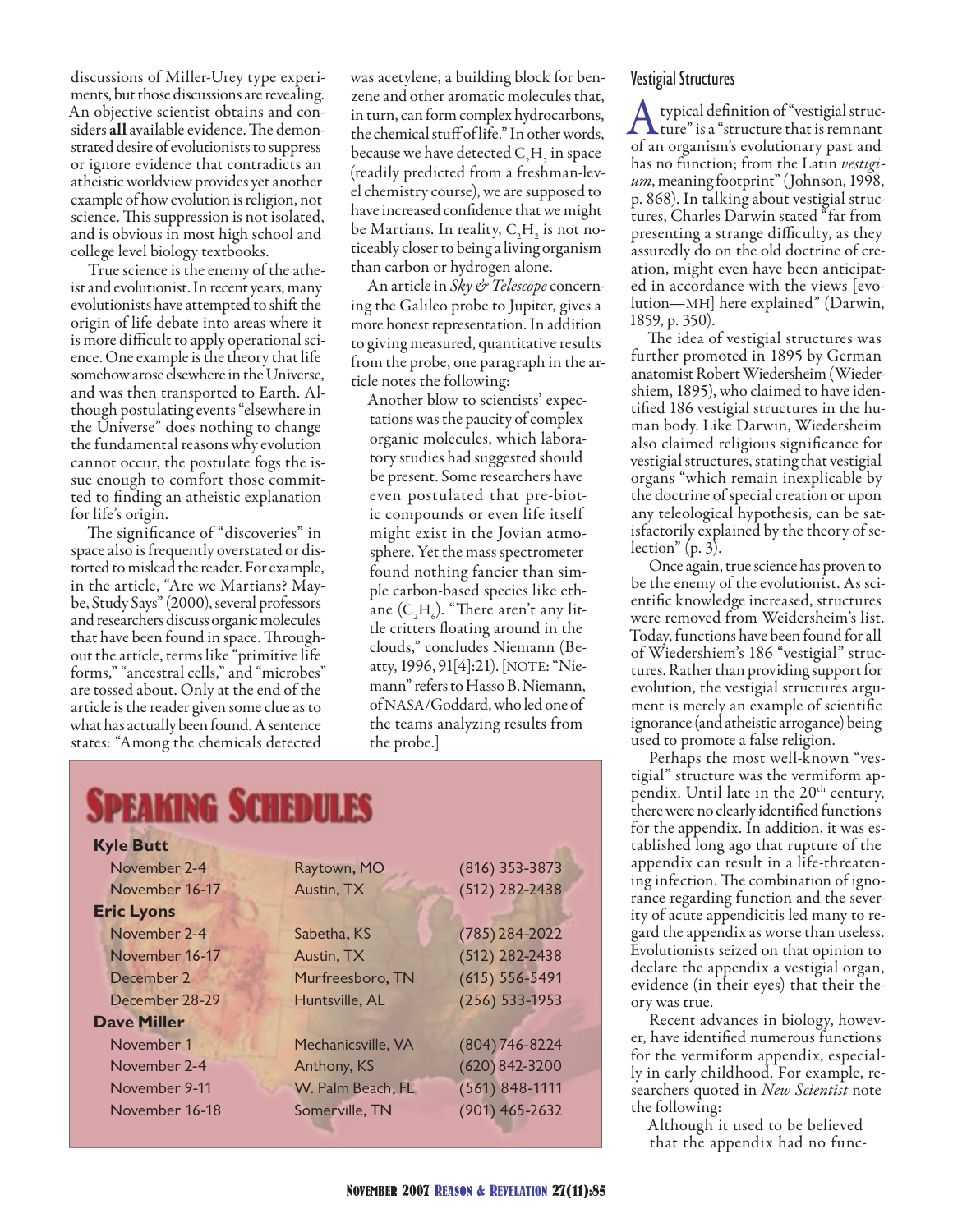tion and was an evolutionary relic, this is no longer thought to be true. Its greatest importance is the immunological function it provides in the developing embryo, but it continues to function even in the adult.... The function of the appendix appears to be to expose circulating immune cells to antigens from the bacteria and other organisms living in your gut. That helps your immune system to tell friend from foe and stops it from launching damaging attacks on bacteria that happily co-exist with you. By the time you are an adult, it seems your immune system has already learned to cope with the foreign substances in the gastrointestinal tract, so your appendix is no longer important. But defects in the appendix and other immune sampling areas may be involved in autoimmune diseases and intestine inflammation ("The Last Word," 2003, 177[2381]:65).

The same article notes that during fetal development, endocrine (hormoneproducing) cells appear in the appendix. These cells produce peptide hormones that control various biological mechanisms (177[2381]:65).

Other structures previously considered "vestigial" include the *plica semilunaris*, human hair, tonsils, the coccyx, the thymus gland, the pineal gland, and others. Important functions have been identified for each of these structures as well. Although now abandoned by many evolutionists, the argument that vestigial structures provide evidence for evolution is still mentioned in many textbooks and the popular media (e.g., Selim, 2004, 25[6]:42-46). An analogous argument flared up in the late 1990s, when evolutionists claimed that significant portions of human DNA are "junk" left over from our evolutionary past. As our knowledge of DNA increased, that argument quickly faded. Although we still have much to unravel about how DNA functions, we now know that sections of DNA called "junk" just a few years ago have many important functions.

Ironically, even if they had been real, vestigial structures would have been consistent with the creation account. There have been over 6,000 years of natural selection and genetic degradation since Adam sinned. It is expected that many of our organs do not function as well as they did at the original perfect Creation.

It is also possible that some functions may have been lost completely. [NOTE: An excellent summary of the "Vestigial Structures" argument is given in Bergman and Howe, 1990, pp. 1ff.]

#### Evolution as a State Religion

The concerted effort to promote evolution goes far beyond the use of biased or misleading technical discussions. A quote from *The Humanist* provides a great deal of insight.

I am convinced that the battle for humankind's future must be waged and won in the public school classroom by teachers who correctly perceive their role as the proselytizers of a new faith: a religion of humanity that recognizes and respects the spark of what theologians call divinity in every human being. These teachers must embody the same selfless dedication as the most rabid fundamentalist preachers, for they will be ministers of another sort, utilizing a classroom instead of a pulpit to convey humanist values in whatever subject they teach, regardless of the educational level—preschool, day care, or large state university. The classroom must and will become an arena of conflict between the old and new—the rotting corpse of Christianity, together with all of its adjacent evils and misery, and the new faith of humanism (Dunphy, 1983, 43[1]:26).

Many parents would rebel against a public school system that overtly stated a goal of indoctrinating their children with humanism. But in schools where the humanist agenda is being pushed, more subtle means are used. Since evolution is taught under the guise of science, it has become a very useful tool for promoting humanism and other forms of atheism.

Many public school textbooks contain telling quotes. For example, Campbell states: "Darwin gave biology a sound scientific basis by attributing the diversity of life to natural causes rather than supernatural creation" (1996, p. 413). The author makes clear that in his view, science is incompatible with the Bible. He also fails to note that the two fundamental assertions of Darwin have been shown false. There is no such thing as a "simple cell" that could randomly arise in a "warm little pond," and there is no evidence that mutations add genetic information to life that already exists. A

more accurate statement is: "Darwin attempted to give biology an atheistic basis by attributing the diversity of life to natural causes rather than supernatural creation.'

Miller and Levine attempt to support evolution by setting up an incorrect creationist straw man and then tearing it down. They assert:

The vast majority of Europeans in Darwin's day believed that the Earth and all forms of life were divine creations, produced a few thousand years ago over a span of one week. Since that original creation, both the Earth and its living species were thought to have remained fixed and unchanged. By the time Darwin set sail on the Beagle, there were numerous discoveries of evidence—fossils of extinct animals, for example—that this traditional view could not explain (1998, p. 223).

The statement provides two important pieces of misinformation. First, the types of changes Darwin observed (variation within a kind) were documented over 3,000 years before Darwin in Genesis 30:32-42. However, by attributing an erroneous belief to the Bible (although no evidence is provided that the "vast majority of Europeans" actually held the belief as stated), the attempt is made to discredit the Bible. Second, the Genesis Flood (and the climate changes it likely produced) provides an excellent explanation for the fossil record, the ice age, and the extinction of animals. Rather than being inexplicable by the "traditional view," the fossil record and other observations we make in the present are best explained by the Bible.

Other examples abound. For instance, the teacher's editions of many textbooks encourage teachers to mislead students by equating changes that result from the application of intelligence to the random changes that supposedly produce evolution. Examples include comparing improvements in athletic shoes (Miller and Levine, 1998, p. 216) and changes in auto design (Kaskel, et al., 1999, p. 616) to evolution. If a student can be persuaded to link the theory of evolution to something they know to be true, they are more likely to accept the theory—even if the link is completely illogical. In the Teacher's Edition of *Biology: Visualizing Life*, teachers are urged to "emphasize that evolution is considered a scientific fact" (Johnson, 1998, p. 175).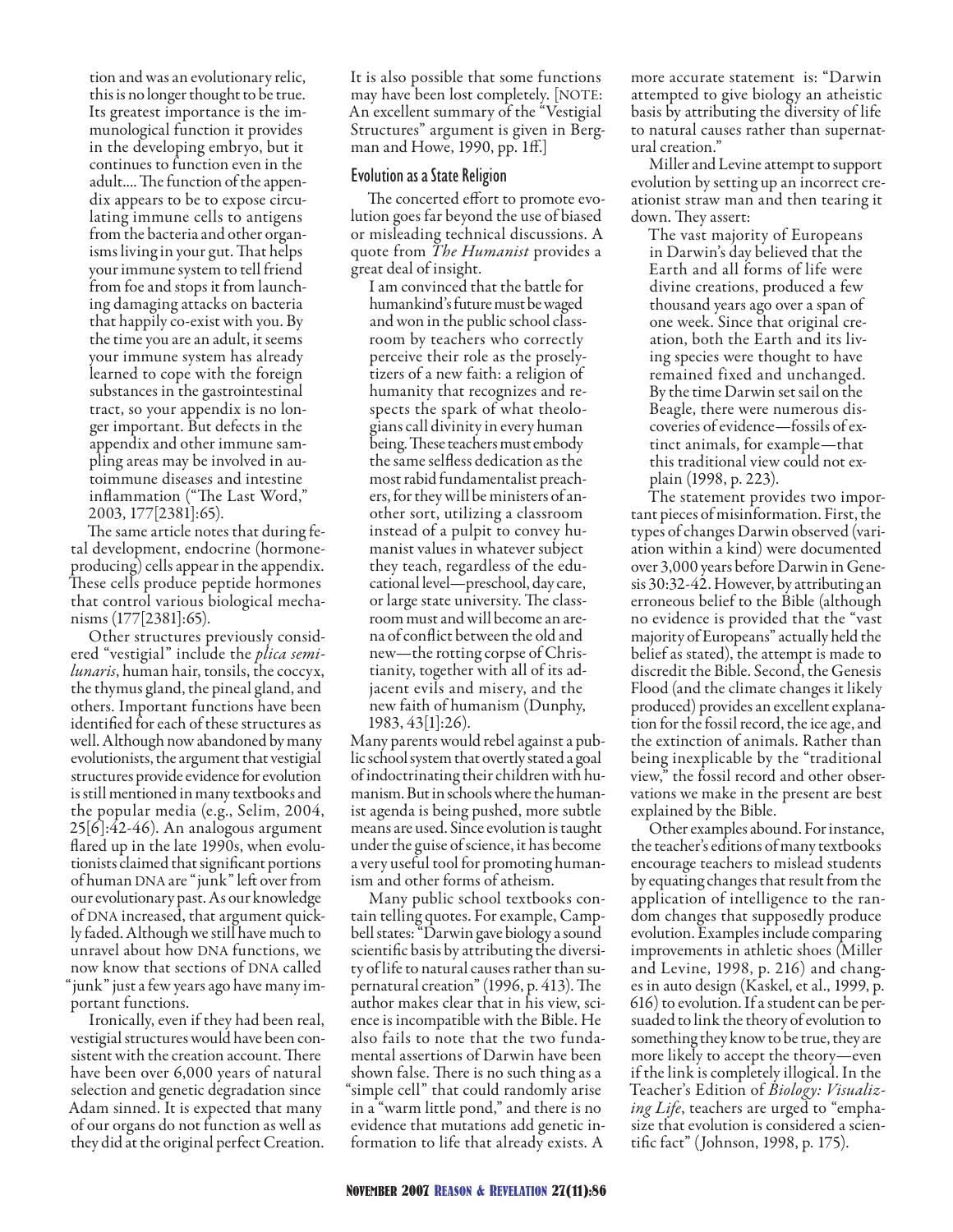Evolution is promoted at taxpayer expense in many other ways. Public natural history museums often have multimillion dollar displays about evolution, typically with the same religious, unscientific bias that permeates most textbooks. The National Academy of Sciences (whose members, according to a recent poll in *Nature*, are 72.2% atheistic and 20.8% agnostic [Larson and Witham, 1998, 394[6691]:313]) recently was funded to develop a guidebook for indoctrinating students into evolution, titled *Teaching about Evolution and the Nature of Science*. Tips include encouraging religious students to believe that "God used evolution," or that evolution is somehow compatible with the Bible (National Academy of Sciences, 1998, p. 58). Attempts to encourage students to worship multiple "gods" are reminiscent of Jeremiah 11:13.

#### Conclusion

Much can be learned from the ac-<br>count of Elijah and the prophets<br>of Beel (1 Kings 18). The Israelites had of Baal (1 Kings 18). The Israelites had been largely deceived by false religions, and their leadership was fully committed to those false religions. Queen Jezebel's reaction when Elijah proved her religion false is equally telling. Rather than thanking Elijah and then setting her country (and herself) back on the right course, she swore to kill him. A similar situation exists today. The evidence for God is clear. However, rather than being thankful for that evidence, many people go to extremes to defend the false religions they have chosen to follow. Methods used to promote the theory of evolution are examples of this extremism.

False religions have opposed God throughout recorded history, and will continue to do so until Christ returns. Romans 1:20-22 states:

For since the creation of the world His invisible attributes are clearly seen, being understood by the things that are made, even His eternal power and Godhead, so that they are without excuse, because, although they knew God, they did not glorify Him as God, nor were thankful, but became futile in their thoughts, and their foolish hearts were darkened. Professing to be wise, they became fools.

Denying God is inexcusable. Although evolutionists may profess to be

wise, the theory of evolution is nothing more than a fundamental tenet of atheistic religion. It has nothing to do with true science.

#### **REFERENCES**

- "Are We Martians? Maybe, Study Says" (2000), *The Associated Press,* [On-line], URL: http://archives.cnn.com/2000/ TECH/space/01/13/mars.life.ap/index. html.
- Beatty, J. Kelly (1996), "Into the Giant," *Sky & Telescope*, 91[4]: 20-22.
- Bergman, Jerry and George F. Howe (1990), *"Vestigial Organs" Are Fully Functional* (Kansas City, MO: Creation Research Society).
- Butt, Kyle and Eric Lyons (2005), *Truth Be Told: Exposing the Myth of Evolution* (Montgomery, AL: Apologetics Press).
- Campbell, Neil A. (1996), *Biology* (Menloe Park, CA: Benjamin/Cummings Publishing).
- Darwin, Charles (1859), *The Origin of Species* (New York: Modern Library, 1998 reprint).
- Darwin, Francis (1887), *The Life and Letters of Charles Darwin* (New York: D. Appleton).
- Dunphy, J. (1983), "A Religion for a New Age," *The Humanist*, 43[1]:26, January-February.
- Grigg, Russell (1996), "Ernst Haeckel: Evangelist for Evolution and Apostle of Deceit," *Creation*, 18[2]:33–36, March.
- Hoyle, Fred (1981), "Hoyle on Evolution," *Nature*, 294[5837]:105, November 12.
- Hoyle, Fred, and Chandra Wickramasinghe (1981), *Evolution from Space: A Theory of Cosmic Creationism* (New York: Simon & Schuster).
- Johnson, George B. (1998), *Biology: Visualizing Life* (Orlando, FL: Holt, Rinehart, & Winston).
- Kaskel, Albert, Paul J. Hummer, Jr., and Lucy Daniel (1999), *Biology: An Everyday Experience* (Westerville, OH: Glencoe/McGraw-Hill).
- Larson, E.J. and L. Witham (1998), "Leading Scientists Still Reject God," *Nature*, 394[6691]:313, July 23.
- "The Last Word" (2003), *New Scientist*, 177[2381]:65, February 8.
- Miller, Dave (2002), "Christianity is Rational," [On-line], URL: http://www. apologeticspress.org/articles/1975.
- Miller, Dave (2007), "Most Americans Still Reject Evolution," *Reason & Revelation*, 6[10]:37, 40-R, October, [On-line], URL: http://www.apologeticspress. org/articles/3477.
- Miller, Kenneth R. and Joseph Levine (1998), *Biology, the Living Science* (Upper Saddle River, NJ: Prentice Hall).
- Morowitz, Harold (1968), *Energy Flow in Biology* (New York: Academic Press).
- National Academy of Sciences (1998), *Teaching about Evolution and the Nature of Science* (Washington, D.C.: National Academy Press).
- Patterson, Roger (2006), *Evolution Exposed* (Hebron, KY: Answers in Genesis).
- Quammen, David (2004), "Was Darwin Wrong?" *National Geographic*, 206[5]:31, November.
- Sadler, T.W. (1995), *Langman's Medical Embryology* (Baltimore, MD: Williams and Wilkins), seventh edition.
- Sagan, Carl, F.H.C. Crick, and L.M. Mukhin (1973), in Carl Sagan, ed., *Communication with Extraterrestrial Intelligence (CETI)* (Cambridge, MA: MIT Press).
- Sarfati, J.D. (1998a), "Origin of Life: The Polymerization Problem," *Technical Journal*, 12[3]:281–284, December, [Online], URL: http://www.answersingenesis. org/tj/v12/i3/polymerization.asp.
- Sarfati, J.D. (1998b), "Origin of Life: The Chirality Problem," *Technical Journal*, 12[3]:263–266, December, [On-line], UR L: http://www.answersingenesis. org/tj/v12/i3/chirality.asp.
- Selim, Jocelyn (2004), "Useless Body Parts," *Discover Magazine*, 25[6]:42-46, June 26.
- Starr, Cecie and Ralph Taggart (1984), *Biology: The Unity and Diversity of Life* (Belmont, CA: Wadsworth).
- Sztanyo, Dick (1996), *Faith and Reason*, [Online], URL: http://www.apologeticspress. org/pdfs/e-books\_pdf/far.pdf.
- Thompson, Bert (1994), "Faith and Knowledge," *Reason & Revelation*, 14[4]:25-27,29-31, April, [On-line], UR L: http://www.apologeticspress. org/articles/295.
- *We b s t e r ' s N i n t h N e w C o l l e g i a t e Dictionary* (1988), (Springfield, MA: Merriam-Webster).
- Wiedersheim, Robert (1895), *The Structure of Man: An Index to His Past History*, trans. H. and M. Bernard (London: Macmillan).

Wieland, Carl (1999), "Goodbye, Peppered Moths," *Creation*, 21[3]:56, June.